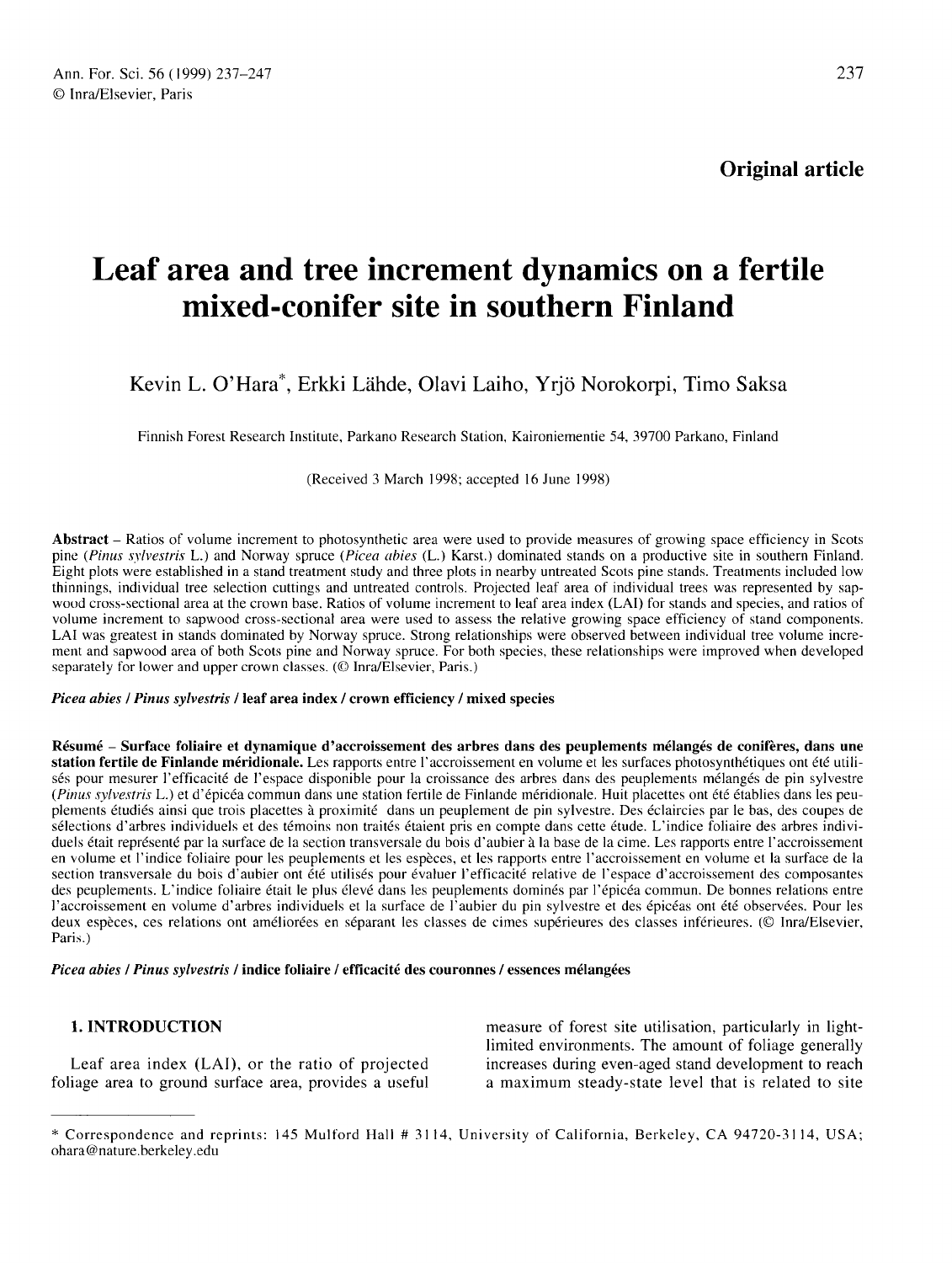quality [12, 16, 33]. Leaf area index can also be interpreted as a representation of occupied growing space [19, 21]. For stands at less than the maximum or potential LAI, some growing space can be assumed to be unused. The ratio of occupied or actual LAI to potential LAI therefore provides a measure of relative site utilisation. For a stand which received a thinning treatment, the reduction in density is used to reallocate LAI or growing space to fewer trees. The initial result will be a lower level of growing space occupancy. Stand volume increment may be substantially lower following the treatment if the reduction in growing space occupancy is great.

However, the reduction in volume increment is difficult to predict from only LAI because of variations in productivity of leaf area in different parts of the stand. For example, crown classes in even-aged stands will typically have different ratios of tree increment to leaf area with codominants generally the highest [4, 19]. These ratios of tree increment to leaf area can be interpreted as 'growing space efficiencies' (GSEs) [19]. Various combinations or structures of trees with different GSEs can have different productivities in both thinned and unthinned stands even when total growing space occupancy is constant [20].

These differences in GSE between trees in different crown positions present opportunities for manipulation of stand structures to enhance stand productivity. Concepts related to growing space or leaf area efficiency are relatively new and are not integrated into stand management procedures. However, the strong relationships between tree growth and tree leaf area indicate that there is potential for researchers to develop stand management procedures once the dynamics of leaf area and tree growth are known.

Mixed-species stands present an additional complication over single-species stands. A more shade tolerant species will support greater amounts of foliage over a longer average crown depth than a less tolerant species. The adaptation of the more tolerant species to photosynthesize over a range in canopy depth results in a reduction in total photosynthesis efficiency that is compensated by the larger photosynthetic capacity or leaf area of the tree. Hence comparisons of the growing space efficiency of a tolerant and intolerant tree are difficult.

Few studies have examined leaf area dynamics in mixed conifer stands. Schroeder et al. [29] found increasing volume increment with increasing LAI in mixed conifer stands in several distinct environments in the interior Pacific Northwest of North America. However, no information on individual productivity by species was provided. Smith and Long [30] examined the relative contributions of lodgepole pine (Pinus contorta var. latifolia Dougl.) and subalpine fir (Abies lasiocarpa Hook (Nutt.)) in mixed stands in the central Rocky Mountains of North America. LAIs and relative shade tolerance were higher for pure subalpine fir than for lodgepole pine. Mixed stands were of intermediate LAI. Stand volume increment decreased as the percentage of lodgepole pine increased, and no synergistic effects of the mixed species interaction were observed [30]. As a European application, this paper presents results from a leaf area study in Scots pine (Pinus sylvestris L.) and Norway spruce (Picea abies (L.) Karst.) dominated forests in southern Finland. The objectives were to examine patterns of growing space efficiency from the stand (plot), species and tree level to develop a preliminary stand-level stocking allocation model for silviculture selection in a related study.

# 2. MATERIALS AND METHODS

# 2.1. Study area

Individual treatment blocks within the Vessari stand treatment study area in Vilppula Research Forest in southern Finland (62°3'N, 24°15'E) were selected for analysis. The Vessari study is examining the effects of different cutting treatments on the development and increment of Norway spruce dominated mixtures of Scots pine, silver birch (Betula pendula Roth.), pubescent birch (B. pubescens Ehrh.), and other broadleaf species. The study area was regenerated in the late 1940s using a seed-tree method. The seed trees (Scots pine) were removed in 1960-1961 and most of the sapling stand cleaned. The Vessari study area has previously been described by Lähde [9]. Treatment blocks at Vessari were established in a grid and treatments were randomized across the study area. Blocks were square and 0.25 ha in size. Treatments implemented in 1986 over entire blocks included low thinning (25 blocks), single-tree selection (15 blocks), dimension cutting (cutting trees greater than 9 cm dbh; four blocks), and untreated controls (seven blocks). Density levels were also varied in each treatment. In 1994, some blocks received a second similar treatment which further adjusted treatment densities.

For the present study, eight treatment blocks were selected for additional study. These blocks included two from each of the untreated control, and single-tree selection treatments, and four plots from the low thinning treatments. These four low thinning treatments included two treated in 1986 and 1994, and two that were treated only in 1986. Tree species composition varied from nearly pure Norway spruce to conifer-broadleaf mixtures. Specific plots within treatments were selected to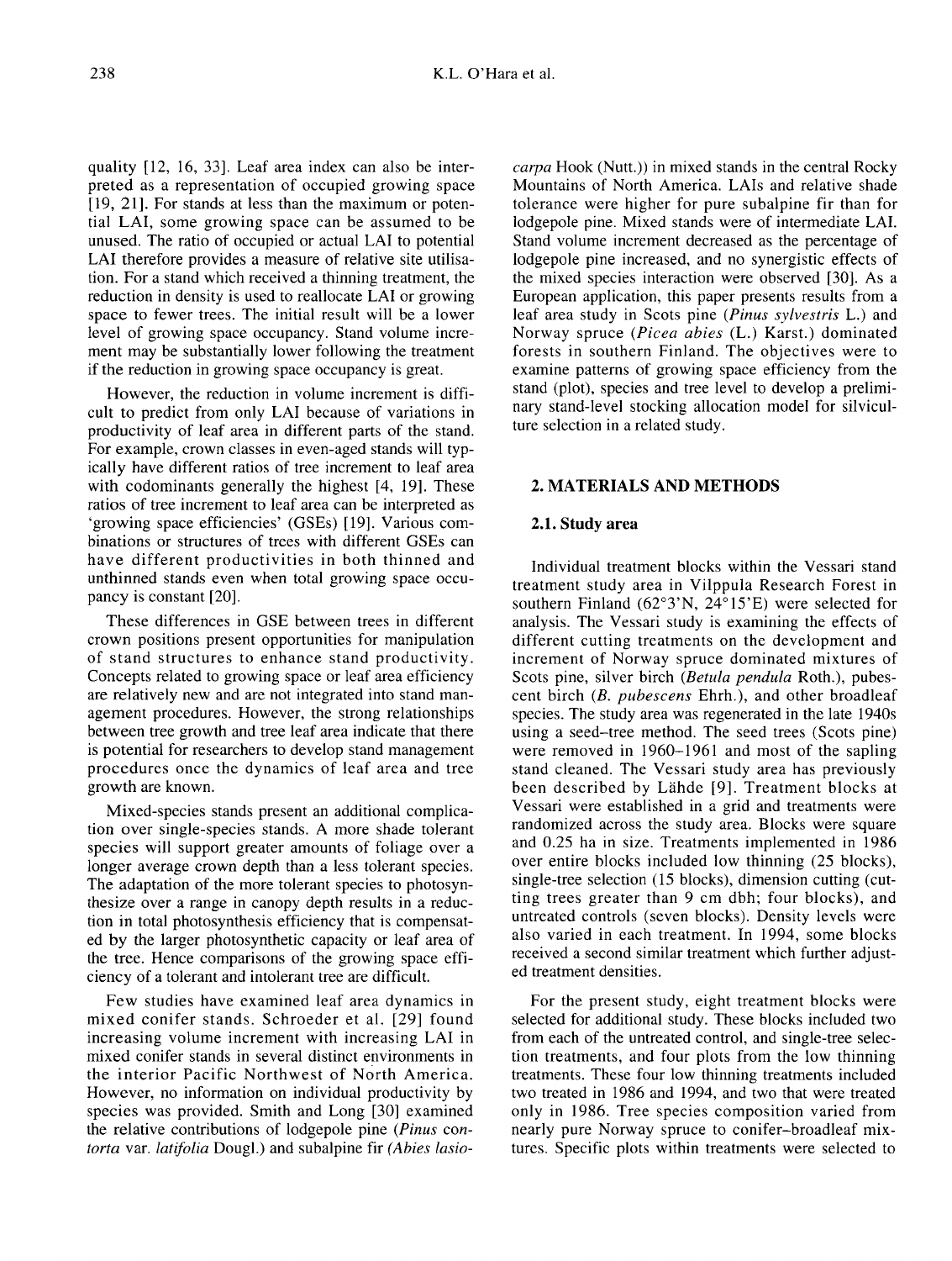minimize the broadleaf component and maximize the percentage of Scots pine.

Three additional plots were established in nearby stands of predominantly Scots pine with lesser amounts of Norway spruce and broadleaf species  $(table I)$ . The youngest stand (plot B) originated from a seed-tree cut in 1972/73. Plot A was a plantation originating in 1968. The oldest stand (plot C) included dominant trees of natural origin and approximately 80 years of age at breast height.

Plots treated with low thinning averaged a 14-year age variation at breast height  $(table I)$ . Their stem diameter distribution was bell-shaped with a fairly wide range exceeding 20 cm. Control plot 54 was very similar in structure but denser and with greater volume. Selection plots and the other control had a reverse-J (regularly allsized) stem distribution, more variation in age and undergrowth smaller than 6 cm. All pine stands had vig orous Norway spruce undergrowth. The pine overstory was even-aged (within-stand variation: 8 years) and even-sized (within-stand variation: 12 cm).

All sites were generally within the transition between Myrtillus and Oxalis-Myrtillus site types [3]. Site index fluctuated between 27 and 33 m for Scots pine and from 28 to greater than 33 m for Norway spruce (100 year base) [5] across all sites.

#### 2.2. Sampling methods

Destructive sampling and tree boring were not permitted within the 0.03-ha permanent plots established in the middle of the square treatment blocks at Vessari. Therefore, quarter-circle measurement plots were established in 1996 within the treatment blocks but outside the circular permanent plots  $(figure 1)$ . Quarter-circle plots had a radius of 9.8 m (0.0075 ha) and were centred 22 m from the permanent plot centre along the diagonals within the treatment block. The number of quarter-circle plots established varied with treatment density. In treatments with high densities, a single quarter-circle plot which included 50-60 trees (6 500-8 000 trees/ha) was established. In the low thinning treatment blocks, which had lower densities, two or three quarter-circle plots were established to sample approximately 20-30 total trees/treatment. Quarter-circle plots were combined within a treatment block to form total treatment plot sizes that varied with treatment  $(table I)$ . Plot corners were subjectively chosen for establishment of quartercircle plots in order to minimize the number of broadleaf trees and to maximize the number of Scots pine trees included. For the even-aged Scots pine plots, identical tree measurement procedures were used. However, sam-



Figure 1. Map of 0.25-ha square treatment block showing permanent 0.03-ha circular plot and two 0.0075-ha quarter-circle destructive sampling plots used in the present study. Numbers of quarter-circle plots varied with plot density. The permanent plots were not used because tree boring and destructive sampling were not permitted.

ple plots were circular and sizes varied depending on the density of the stand ranging from 0.03 to 0.01 ha  $(table \Lambda)$ .

All trees exceeding approximately 2 cm in diameter at breast height were measured in early September 1996. Many smaller Norway spruce trees were also present. Trees greater than approximately 5 cm in diameter at 1.3 m were measured in the field by taking two diameter measurements at 90° apart (with a calliper to the nearest mm), bark thickness on the north and east sides (with a bark thickness gauge to the nearest 0.5 mm), total height and height to the base of the live crown (with a Haglöf Forestor Vertex hypsometer to the nearest dm). Trees greater than 10 cm in diameter were also cored on the north and east sides and the sapwood/heartwood boundary marked on the core in the field. Trees between 5 and 10 cm in diameter were cored once. Sapwood thickness (nearest 0.1 mm), 5-year radial growth (with a ring counter to the nearest 0.01 mm), and tree age were later measured on these cores in the laboratory. The social class group of each tree was assigned in the field: dominant and codominant trees were assigned to the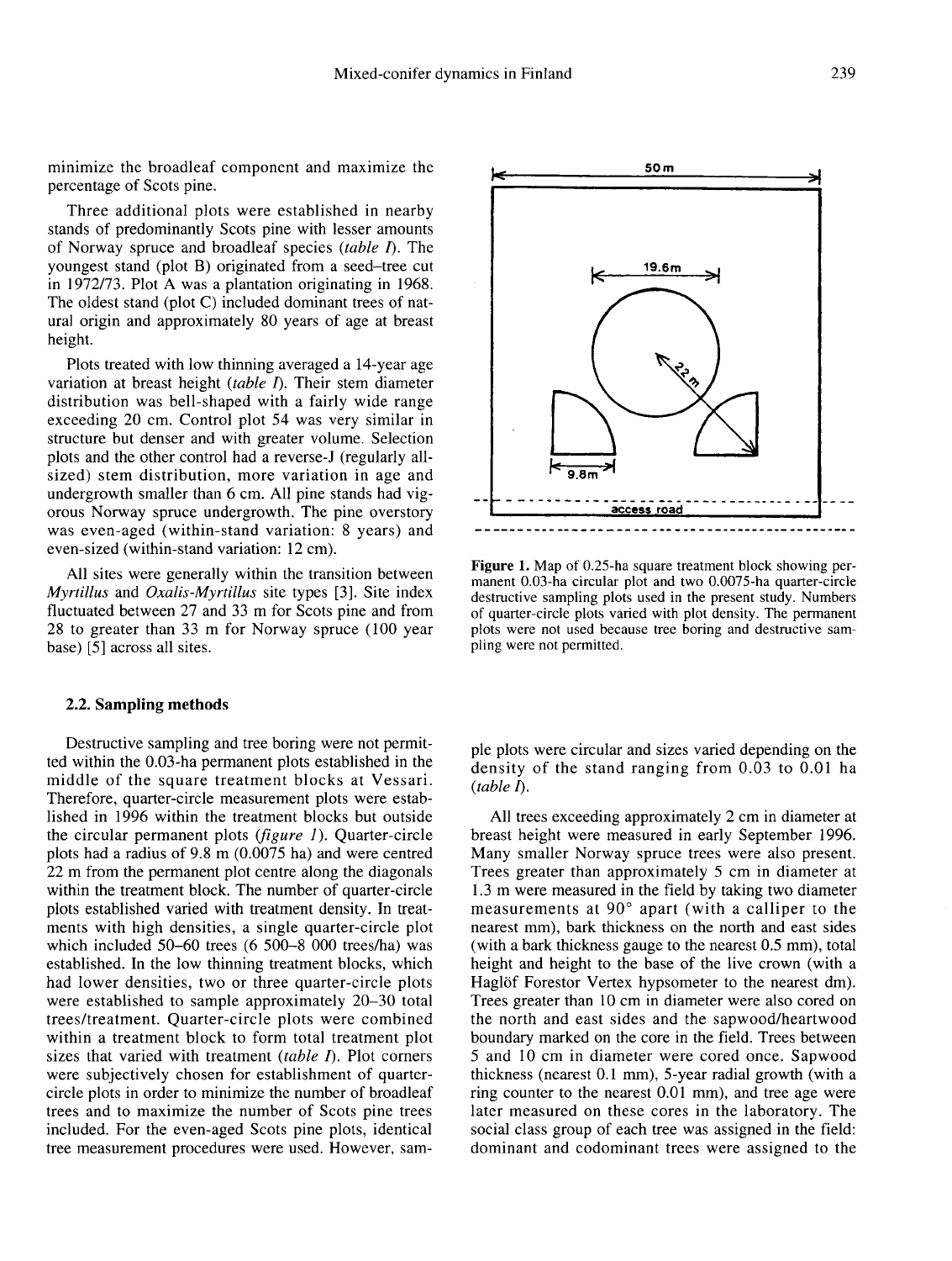|                       |    | Measured<br>plot area | ВH<br>Age | Density    | Density by species<br>(trees/plot) |    |          | Diameter<br>X<br>Min. |      | Max. | Mean<br>basal area | Basal area by<br>species $(m^2ha^{-1})$ |      |          |
|-----------------------|----|-----------------------|-----------|------------|------------------------------------|----|----------|-----------------------|------|------|--------------------|-----------------------------------------|------|----------|
| Treatment Plot        |    | (ha)                  | (a)       | (trees/ha) | SP                                 | NS | BL       |                       | (cm) |      | $(m^2ha^{-1})$     | <b>SP</b>                               | NS   | BL       |
| Low thin $1$          | 21 | 0.0225                | $27 - 37$ | 1.111      | 9                                  | 16 | $\theta$ | 10.3                  | 18.1 | 23.9 | 28.6               | 15.3                                    | 13.3 | $\Omega$ |
| Low thin $1$          | 19 | 0.0225                | $28 - 37$ | 1.200      | 9                                  | 18 | 0        | 8.9                   | 17.1 | 22.9 | 27.5               | 13.6                                    | 13.9 | 0        |
| Low thin <sup>2</sup> | 38 | 0.0225                | $14 - 41$ | 1.378      | 3                                  | 20 | 8        | 6.4                   | 16.2 | 23.3 | 28.3               | 3.7                                     | 18.8 | 5.8      |
| Low thin <sup>2</sup> | 6  | 0.015                 | $25 - 38$ | 1.600      | $\overline{2}$                     | 17 | 5        | 8.1                   | 14.8 | 23.0 | 27.6               | 1.6                                     | 20.9 | 5.1      |
| Selection             | 36 | 0.0075                | $17 - 41$ | 2.933      |                                    | 20 |          | 3.5                   | 11.7 | 20.2 | 31.6               | 1.9                                     | 28.9 | 0.7      |
| Selection             | 5. | 0.0075                | $13 - 41$ | 8.667      | $\Omega$                           | 52 | 13       | 0.9                   | 7.4  | 20.7 | 36.8               | $\Omega$                                | 20.8 | 16.0     |
| Control <sup>3</sup>  | 54 | 0.0075                | $28 - 41$ | 3.467      |                                    | 24 |          | 8.2                   | 12.3 | 20.7 | 41.2               | 1.4                                     | 38.3 | 1.4      |
| Control               | 34 | 0.0075                | 15–40     | 7.067      |                                    | 42 | 10       | 2.5                   | 9.1  | 22.8 | 45.9               | 5.4                                     | 28.4 | 12.1     |
| Untreated             | A  | 0.02                  | $8 - 26$  | 2.850      | 32                                 | 24 |          | 1.0                   | 11.0 | 18.8 | 26.9               | 22.6                                    | 3.4  | 0.9      |
| Untreated             | В  | 0.01                  | $6 - 17$  | 5.700      | 47                                 | 9  |          | 1.9                   | 9.1  | 17.2 | 36.8               | 36.4                                    | 0.4  | 0.1      |
| Untreated             | C  | 0.03                  | $8 - 81$  | 1.733      | 19                                 | 28 | 5        | 2.3                   | 17.7 | 32.2 | 42.7               | 35.4                                    | 7.2  | 0.1      |

Table I. Characteristics of sample plots.

Numbered plots are those from the Vessari stand treatment study area. Plots A through C were supplemental plots added to increase the representation of Scots pine in the study. Basal area totals for species may not add to plot totals because of rounding. BH = breast height,  $SP =$  Scots pine,  $NS =$  Norway spruce,  $BL =$  broadleaf species,  $X =$  quadratic mean diameter.

<sup>1</sup> Plot thinned in 1986 and 1994;  $^2$  plot thinned in 1986 only;  $^3$  plot received a cleaning treatment in 1961.

overstory class group and intermediate and suppressed trees to the understory class group.

Trees less than approximately 5 cm in diameter were felled and their total height and height to base of live crown were measured. A disk of 5-10 mm thick was removed from the stem of each tree at 1.3 m. The sapwood/heartwood boundary was marked on each disk in the field and disks were removed to the laboratory for measurement of diameter, bark thickness, sapwood thickness, 5-year radial increment and tree age.

Representative Norway spruce trees from each treatment and crown class were felled and thin stem disks were removed from the base, 1.3 m, and from the base of the live crown. A total of 14 trees were sampled. These trees were used to estimate sapwood taper of Norway spruce between 1.3 m and crown base. The sapwood/heartwood boundary was marked on each disk in the field and disks were removed to the laboratory for measurement of bark, sapwood thickness and tree age.

Five-year height growth was determined by measuring the height to the fifth branch whorl from the top. A representative subsample of Scots pine and Norway spruce trees were selected over all treatments and ages. The height growth subsample included some trees less than 5 cm in diameter that were destructively sampled and all trees in the Norway spruce sapwood taper subsample. Height growth on the remainder of the height growth subsample was measured on standing trees with the Vertex hypsometer to the nearest dm. The total subsample included 64 Norway spruce and 42 Scots pine or 24 and 34 %, respectively, of the total trees sampled for each of these species.

#### 2.3. Volume estimation

Cubic stem volume was estimated for individual trees as a function of height and diameter using equations developed by Laasasenaho [8]. Volume of broadleaf species other than birch (e.g. aspen (*Populus tremula L.*) or rowan (Sorbus aucuparia L.)) was estimated with Laasasenaho's equation for birch. Volume was also estimated for all trees 5 years previous to the 1996 measurements of this study. Five-year radial increment was measured on each increment core or disk and averaged for trees where more than one measurement was taken. Bark thickness was assumed to have increased over the previ ous 5 years at the same rate as diameter increment. Height increment of the remaining trees was estimated from trees where height increment was measured using linear regression equations. For Scots pine, 5-year height increment (HI) was estimated using tree basal area (BA), and sapwood area at crown base (SACB) as independent variables (HI =  $14.898 - 0.043 \times BA + 1.165 \times SACB$ ;  $R^2 = 0.59$ ,  $S_{\text{vlx}} = 4.2$  dm,  $n = 42$ ). For Norway spruce, height (H), tree basal area and sapwood area at crown base were independent variables (HI =  $0.870 - 0.075 \times$ <br>BA +  $0.047 \times$  H +  $0.816 \times$  SACB<sup>0.738</sup>; R<sup>2</sup> = 0.76. and sapwood area at crown base (SACB) as independent<br>variables (HI = 14.898 – 0.043 × BA + 1.165 × SACB;<br> $R^2 = 0.59$ ,  $S_{y|x} = 4.2$  dm,  $n = 42$ ). For Norway spruce,<br>height (H), tree basal area and sapwood area at crown<br>bas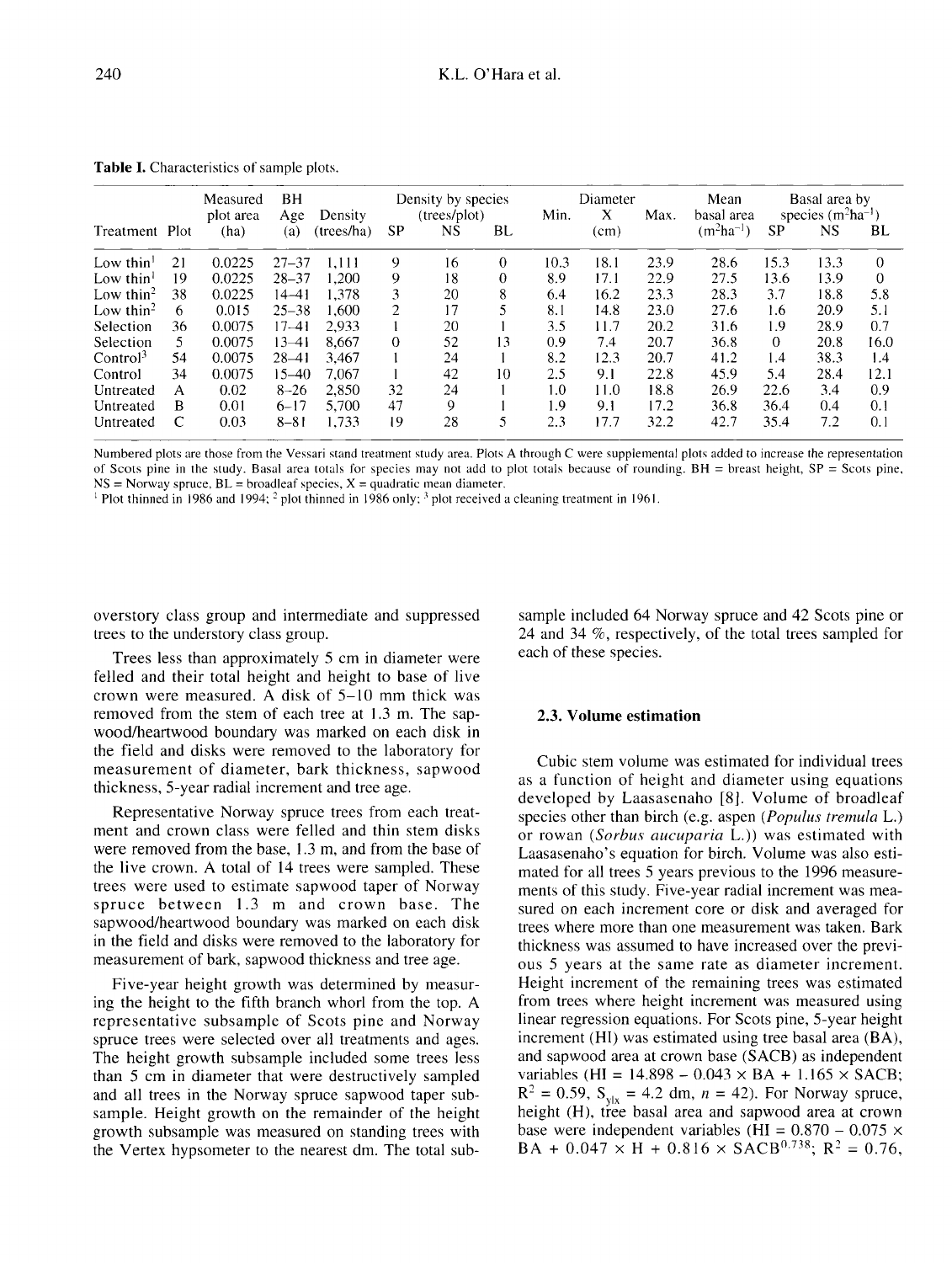$S_{\text{vlx}} = 4.0$  dm,  $n = 64$ ). Broadleaf trees were assumed to increase in height growth at the same rate as Norway spruce. Five-year volume increment was the difference between measurements in 1996 and estimated volumes 5 years before. Plot volume increment was the sum of individual tree volume increment.

# 2.4. Leaf area estimation

Heartwood cross-sectional radius was calculated as the average difference between diameter inside bark and the sapwood radius from the two measurements per tree and converted to cross-sectional area. Sapwood crosssectional area was the difference between basal area inside bark and heartwood area.

Crown base sapwood area was estimated for Norway spruce trees using equations developed in this study with sapwood basal area at 1.3 m (SABH) and crown base height (HCB) as independent variables (SACB sapwood basal area at 1.3 m (SABH) and crown base<br>height (HCB) as independent variables (SACB)<br> $(\text{cm}^2) = 3.088 \times \text{SABH}^{0.76} - 0.382 \times \text{HCB}$ ; R<sup>2</sup> = 0.98,<br>S<sub>1</sub> - 14.4 cm<sup>2</sup> n - 14). These sapwood taper relation  $S_{\rm S}$  = 14.4 cm<sup>2</sup>, n = 14). These sapwood taper relation-<br> $S_{\rm y|x}$  = 14.4 cm<sup>2</sup>, n = 14). These sapwood taper relationships were also used on all broadleaf species in this study. For Scots pine, sapwood at crown base was estimated from diameter at 1.3 m, sapwood diameter at 1.2 m, tree height and height to crown base with relationships described by Ojansuu and Maltamo [23]. Projected leaf areas of individual trees were estimated using ratios ships described by Ojansuu and Maltamo [23]. Projected<br>leaf areas of individual trees were estimated using ratios<br>of leaf area (m<sup>2</sup>): sapwood cross-sectional area (cm<sup>2</sup>) at<br>crown base. For Norway spruce, a ratio of 0.42 crown base. For Norway spruce, a ratio of 0.422 dear areas or individual trees were estimated using ratios<br>of leaf area (m<sup>2</sup>): sapwood cross-sectional area (cm<sup>2</sup>) at<br>crown base. For Norway spruce, a ratio of 0.422<br>(m<sup>2</sup>/cm<sup>2</sup>) developed in Germany was used [24]. For<br> Finland was used [13]. Leaf areas of all broadleaf (m<sup>2</sup>/cm<sup>2</sup>) developed in Germany was used [24]. For<br>Scots pine, a ratio of 0.129 (m<sup>2</sup>/cm<sup>2</sup>) from southern<br>Finland was used [13]. Leaf areas of all broadleaf<br>species were calculated using a ratio of 0.183 (m<sup>2</sup>/cm<sup>2</sup>)<br>d developed for Betula papyrifera (Marsh) in eastern Canada (as the average of the four values reported by Pothier and Margolis [26].

Some studies have indicated that leaf area/sapwood relationships are site specific and affected by stand treatment histories while other studies have found only minor effects of these factors [14]. There is also some evidence that leaf area/sapwood relations can vary over the geographic range of a species [15, 22]. Ideally site specific relations would be developed for individual study areas to insure site specificity. In this study, the most local equations available in the literature were used for estimation of stand level (treatment) LAIs. Because the leaf area/sapwood cross-sectional area relation is nearly always assumed to be linear, individual tree analyses used sapwood cross-sectional area at crown base without converting to leaf area. O'Hara [19] previously used sapwood cross-sectional area as the independent variable in a study of productivity in coast Douglas fir (Pseudotsuga menziesii var. menziesii (Mirb.) Franco)

# 3. RESULTS

#### 3.1. Stand-level dynamics

Total standing volume of the Vessari stand treatment plots ranged from 234 to 336  $m^3$  ha<sup>-1</sup> (table II). The greatest volume was in plot 54 which received only a cleaning treatment in 1961. The four low thinning plots had the lowest volume which averaged  $238 \text{ m}^3 \text{ ha}^{-1}$ . plots ranged from 234 to 336 m<sup>3</sup> ha<sup>-1</sup> (table *II*). The greatest volume was in plot 54 which received only a cleaning treatment in 1961. The four low thinning plots had the lowest volume which averaged 238 m<sup>3</sup> ha<sup>-1</sup>. Volume on the three supplemental Scots pine plots (plots A-C) was representative of their age and stocking; however, the lowest standing volume was in plot A which originated by artificial regeneration. Volume increment of the Vessari stand treatment study plots ranged from 11.3 to 14.4  $\text{m}^3$  ha<sup>-1</sup>a<sup>-1</sup> over the past 5 years not including mortality or thinning removal *(table II)*. Plots with

Table II. Stand volume, average annual volume increment over previous 5 years and leaf area index (LAI) of sample plots.

|           |              | Stand<br>volume | Volume<br>increment  | Stand<br>LAI  | <b>Stand</b><br>efficiency |           | LAI by species<br>$(m2m-2)$ |          | Stand efficiency<br>by species $(m^3m^{-2})$ |           |     |
|-----------|--------------|-----------------|----------------------|---------------|----------------------------|-----------|-----------------------------|----------|----------------------------------------------|-----------|-----|
| Treatment | Plot         | $(m^3ha^{-1})$  | $(m^3ha^{-1}a^{-1})$ | $(m^2m^{-2})$ | $(m^3m^{-2})$              | <b>SP</b> | <b>NS</b>                   | BL       | SP                                           | <b>NS</b> | BL  |
| Low thin  | 21           | 245             | 12.9                 | 4.0           | 3.2                        | 0.7       | 3.3                         | $\theta$ | 9.1                                          | 2.0       |     |
| Low thin  | 19           | 235             | 12.8                 | 3.7           | 3.4                        | 0.6       | 3.2                         | 0        | 10.2                                         | 2.2       |     |
| Low thin  | 38           | 240             | 11.6                 | 4.7           | 2.5                        | 0.1       | 3.8                         | 0.8      | 8.7                                          | 2.1       | 2.9 |
| Low thin  | 6            | 234             | 12.7                 | 5.7           | 2.2                        | 0.1       | 4.8                         | 0.8      | 8.4                                          | 2.0       | 3.3 |
| Selection | 36           | 254             | 11.9                 | 5.5           | 2.2                        | 0.1       | 5.3                         | 0.1      | 11.4                                         | 2.0       | 2.9 |
| Selection | 5            | 271             | 13.5                 | 7.1           | 1.9                        | $\theta$  | 4.7                         | 2.4      |                                              | 1.4       | 2.9 |
| Control   | 54           | 336             | 11.3                 | 6.1           | 1.9                        | < 0.1     | 5.8                         | 0.2      | 7.7                                          | 1.8       | 2.6 |
| Control   | 34           | 329             | 14.4                 | 7.3           | 2.0                        | 0.3       | 5.3                         | 1.8      | 9.1                                          | 1.4       | 2.4 |
| Untreated | A            | 172             | 10.1                 | 2.4           | 4.2                        | 1.2       | 1.1                         | 0.1      | 6.8                                          | 1.4       | 3.2 |
| Untreated | B            | 190             | 17.1                 | 2.6           | 6.6                        | 2.5       | 0.1                         | < 0.1    | 6.8                                          | 1.5       | 1.5 |
| Untreated | $\mathsf{C}$ | 518             | 8.9                  | 2.0           | 4.4                        | 0.9       | 1.1                         | < 0.1    | 7.9                                          | 1.5       | 0.9 |

LAI totals by species may not add to plot totals because of rounding. SP = Scots pine, NS = Norway spruce, BL = broadleaf species.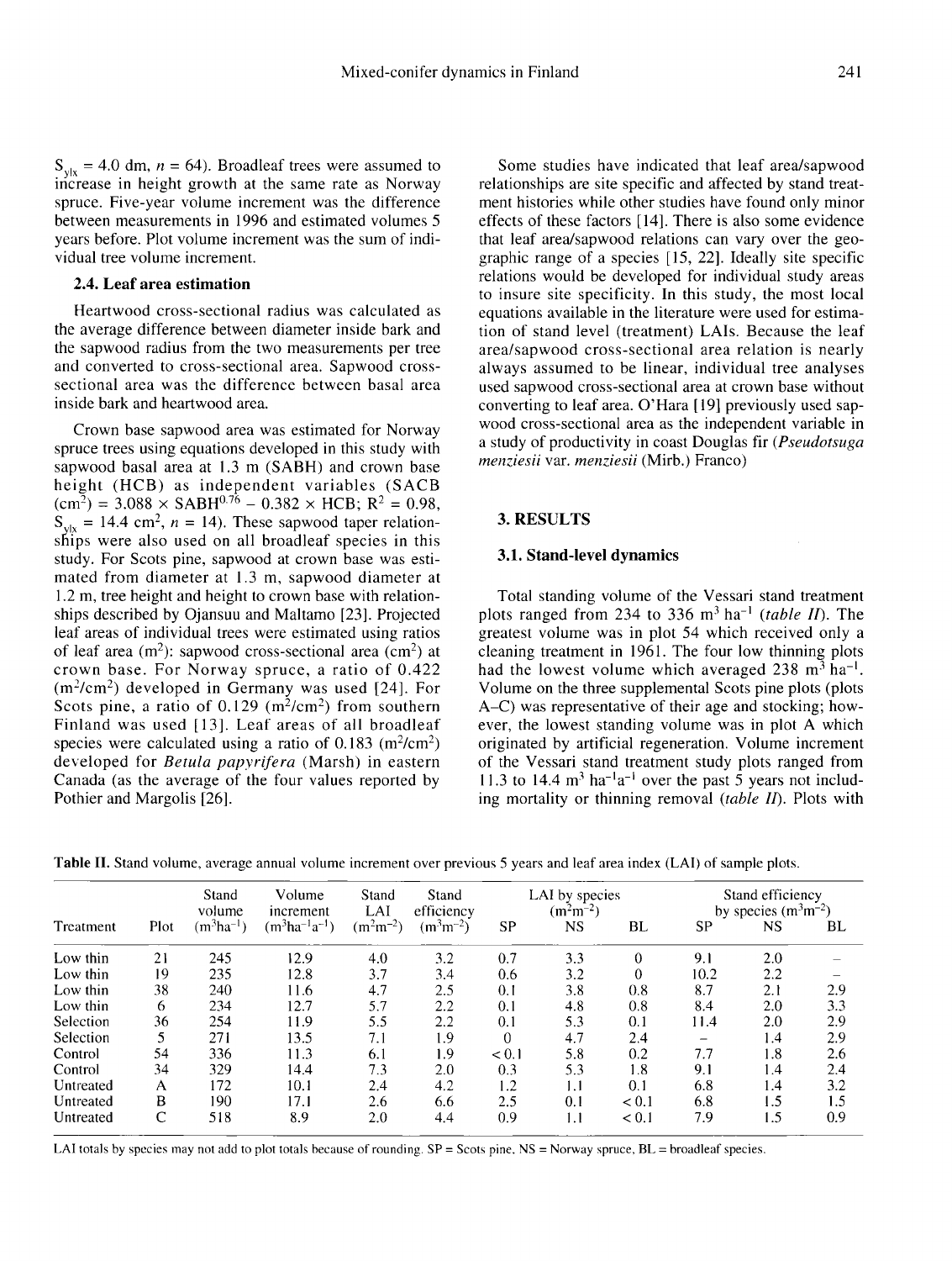the highest number of trees per ha (table I) had the highest increment. In the three supplemental plots, increment covered a much greater range than the Vessari plots and was highest in plot B. Plot C had long ago passed its growth culmination.

LAI totals were highest in plots with higher proportions of Norway spruce relative to Scots pine or broadleaf species and in plots with higher stocking (table II). Plots 5 and 34 had large amounts of both Norway spruce and broadleaf species, minimal amounts of Scots pine and had LAIs over 7.0. The lowest LAIs were in those plots with the greatest proportion of Scots pine (plots A, B and C) or plots which had received low thinning treatments.

A weak relationship was apparent between average annual volume increment and LAI, and between volume increment and treatment among the Vessari plots or the three supplemental plots (figure 2, table II). The highest volume increment of the Vessari plots was observed in the two plots with the highest LAI (plots 5 and 34). However, the other control and selection treatment plots (54 and 36) had among the lowest volume increment of any plot at Vessari despite having relatively high LAI. Although the low thinning treatments had a volume increment that was among the lowest of the Vessari plots, the lowest was actually the control treatment which received a cleaning treatment in 1961 (plot 54). Supplemental plot B had the highest increment of the entire study.

The ratio of stand volume increment to LAI, used as a measure of growing space efficiency or stand efficiency [21, 34], declined with increasing LAI (*figure 3*). Higher stand efficiencies were found in plots with higher proportions of Scots pine to Norway spruce (table II). A combination of plot LAI and distribution of LAI among species appeared to be more closely related to volume increment than treatment type. For example, total LAI was low in plots A, B, C, 19 and 21 because Scots pine represented a large segment of the stocking (table I).

#### 3.2. Species and social class dynamics

Growing space efficiency can also be determined for individual species as the ratio of species increment to species LAI for each plot. These ratios indicate Scots pine leaf area was relatively efficient at producing volume increment relative to Norway spruce or the broadleaf species (table II). Plots with high proportions of Scots pine were therefore relatively efficient compared to plots which had little or no Scots pine. However, the highest plot volume increments occurred where stand efficiency was relatively low (e.g. plots 5)



Figure 2. Average annual plot volume increment and LAI of the plots indicated by plot number.



Figure 3. Stand efficiency (stand volume increment per unit LAI) over LAI for the 11 treatment plots indicated by plot number.

and 34) because these plots had relatively large amounts of Norway spruce and broadleaf LAI.

The overstory generally had higher LAIs than the understory (*figure 4A*). Exceptions to this trend were the Vessari control plots and one selection plot (5) where total LAI in the overstory and understory were more comparable. All the low thinning treatments had very little LAI in the understory. Increment was highest in plots with higher proportions of Scots pine LAI (*figure 4B*).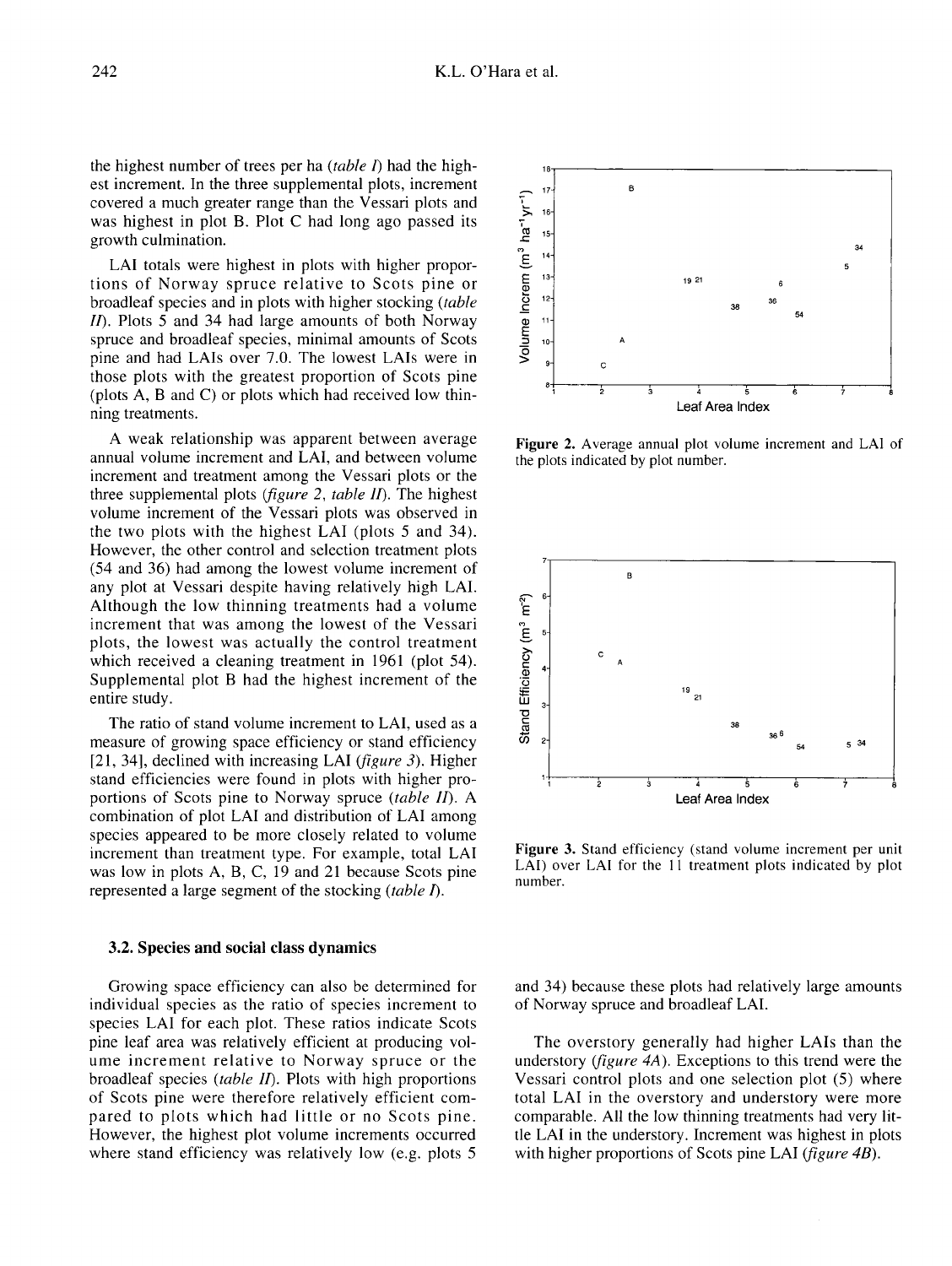

Figure 4. Leaf area index (A), and volume increment (B) by treatment – plot number, species and crown class group. Treatment designations:  $U =$  supplemental Scots pine plots,  $S =$  selection cutting,  $L =$  low thinning and  $C =$  controls.

#### 3.3. Individual tree dynamics

Strong relationships were apparent between sapwood cross-sectional area at crown base (sapwood area) and tree increment for both Scots pine and Norway spruce (figures 5 and 6). For Scots pine, a linear model with no constant explained 81 % of variation in volume increment. However, separate equations for the overstory and understory trees (*figure 7*) were developed for application in a stocking model for multi-strata stands. Equation forms were selected based on analysis of residuals, standard errors and coefficients of determination. Simple linear models were used for the understory and the overstory (figures 7A, B).



Figure 5. Volume increment in relation to sapwood area (sapwood cross-sectional area at crown base) for Scots pine.



Figure 6. Volume increment in relation to sapwood area (sapwood cross-sectional area at crown base) for Norway spruce.

The relationship between tree increment and sapwood area was stronger for Norway spruce than Scots pine (figures 5 and 6). A linear equation for all Norway spruce trees explained 95 % of variation in volume increment with a  $S_{v|x}$  of 1.3 dm<sup>3</sup>. Separating upper and lower canopy classes for the multi-aged stocking model improved these results (figure 8). A linearized allometric model provided the best fit for the overstory, while a Chapman-Richards growth function was used for the understory. Models for overstory trees had greater slopes than for the understory for both species.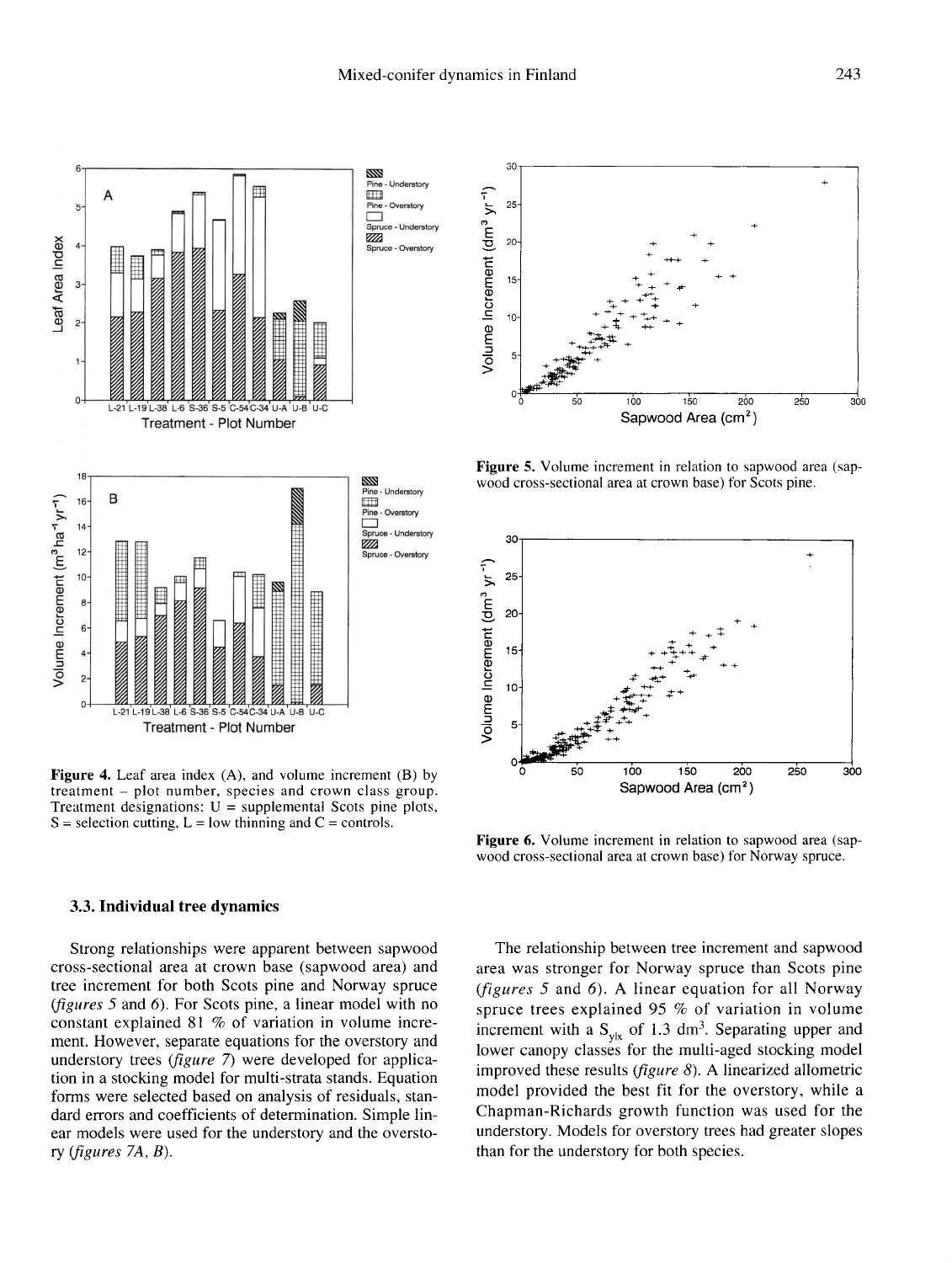

Figure 7. Volume increment in relation to sapwood area by crown class group for Scots pine  $(A =$  overstory trees,  $B =$  understory trees).



Figure 8. Volume increment in relation to sapwood area by crown class group for Norway spruce  $(A =$  overstory trees,  $B =$  understory trees).

#### 4. DISCUSSION

# 4.1. Stand-level leaf area dynamics

LAIs presented in this study should be viewed with caution because of the non-local origin of the leaf area/sapwood coefficients for Norway spruce and the broadleaf species, and the different methodologies used to develop the leaf area/sapwood coefficients for Norway spruce and Scots pine. Nevertheless, the results are consistent with other studies using these species. For example, LAI for pure stands of Scots pine have ranged from 2.4 to 3.1 in Scotland [36], 2.7 in England, 1.5 to 2.0 in central Sweden [32] and 4.5 in central Finland [31]. For Norway spruce, values of 11.5 in southern Sweden [17] and 10.6 in Germany [25] have been reported. Albrekson

et al. [1] reported Norway spruce LAI ranging from 1.6 to 5.5 in a series of fertilizer plots in Sweden. Very few studies have reported LAI for broadleaf species in Scandinavia. Among these, Johansson [6] reported a LAI of 2.3 for young birches in Sweden and Johansson [7] reported LAIs of 0.5 to 2.5 in 20- to 40-year-old birch stands in Sweden. Nygren and Kellomäki [18] found LAIs ranging from 0.4 to 11.4 in young birch stands in central Finland.

Variations in stand LAI related to species composition are characteristic of species differences in light interception strategies. Species with large amounts of stand LAI intercept larger amounts of radiation than species with lower stand LAI, but they generally use this LAI less efficiently [30].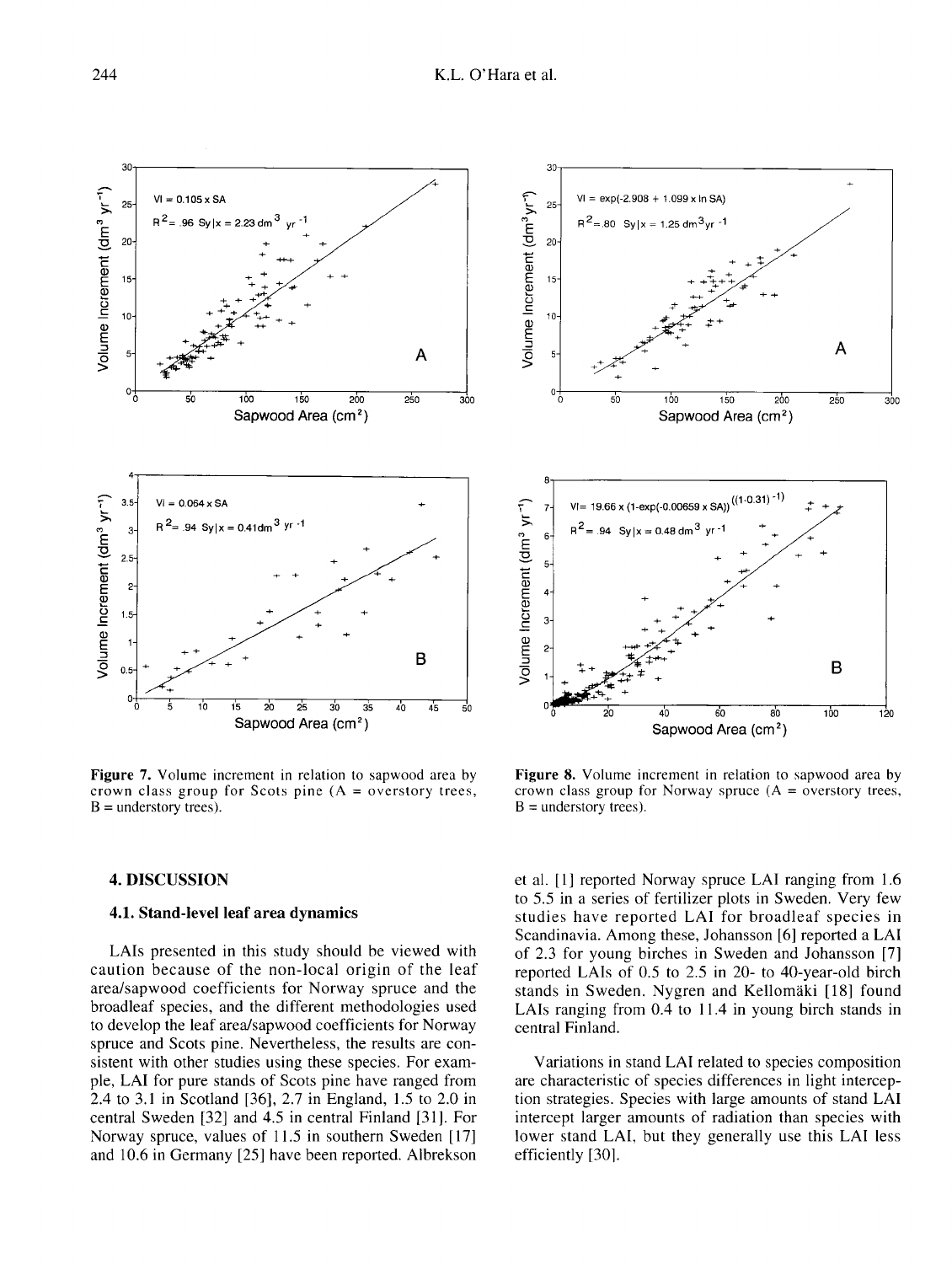In this study, sample plots varied in species composition from nearly pure Norway spruce to nearly pure Scots pine. These extreme plots were therefore most representative of the potential LAI for pure stands of these two species. The other plots were various mixtures including a relatively large broadleaf component. Since LAI reaches and maintains a relatively constant level in undisturbed stands, these plots provide a base LAI level from which to gauge the potential LAI for these species on similar sites. For example, the Norway spruce LAI of 6.1 observed in plot 54 indicates that pure spruce stands on these sites could support a LAI of approximately 6.0 on similar sites. For Scots pine on similar sites, a LAI of approximately 2.5 appears to represent a maximum.

The relationship between stand volume increment and LAI is also strongly influenced by the structure of each stand. Variations in the arrangement of a constant amount of LAI can lead to dramatic variations in volume increment. For example, O'Hara [20] observed a difference of greater than 40 % in stand increment in paired thinning plots in even-aged coast Douglas fir that received the same thinning treatment and had the same LAI, but different structural arrangements of LAI. Similar patterns were observed in multiaged ponderosa pine (Pinus ponderosa Dougl. ex. Laws.) stands [21]. Results from this study demonstrate the differences in increment resulting from variations in species composition and arrangement of LAI by crown class group (fig ure 4A, B).

#### 4.2. Species dynamics

Although strong relationships between stand volume increment and LAI have been observed for many species, these results rarely have the variability in species composition or treatment as the plots included in this study. Species GSEs from the present study also demonstrated why species composition had a major effect on stand efficiency, but not stand increment. Plots with large proportions of Scots pine had higher stand GSEs than other plots, but since their total LAI was low, stand volume increment was comparable to plots with higher LAI and lower GSE. Norway spruce did not produce volume increment per unit of leaf area as efficiently as the Scots pine, but this species compensated by accumulating a higher LAI and therefore produced a similar total increment. For other combinations of species, differences in GSE and total LAI by species may lead to large differences in stand volume increment with different species compositions.

The species GSEs were relatively constant across all treatments (table II). The coefficients of variation for

GSE were 15.8 and 16.7 % for Scots pine and Norway<br>spruce over all 11 plots despite large differences in the<br>mean GSE for these species (8.6 and  $1.7 \text{ m}^3 \text{m}^{-2}$  for Scots<br>nine and Norway spruce). This suggests that v spruce over all 11 plots despite large differences in the mean GSE for these species  $(8.6 \text{ and } 1.7 \text{ m}^3 \text{m}^{-2}$  for Scots pine and Norway spruce). This suggests that volume increment may be relatively predictable regardless of treatment history for each species if species LAIs are known.

#### 4.3. Individual tree leaf area dynamics

In contrast to the stand level results, strong relationships were apparent between volume increment and sapwood area for individual trees of both Scots pine and Norway spruce in this study. Similar results have been widely reported in the literature [4, 19, 21, 29, 35].

Also important to discussions of production ecology of conifers are the fitted equations to these relationships between volume increment and sapwood area. Because leaf area or sapwood area can be assumed to represent the occupied growing space of an individual tree [19, 21 ], the relative efficiency with which this growing space is used to produce volume increment has implications for stocking arrangements. For example, if overstory trees were more efficient users of growing space than understory trees, then managers would enhance cubic volume increment by designing structures which favoured these more efficient trees. GSE can also be determined from the form of the tree increment/leaf area equation. Any non-linearity to this equation will therefore effect the subsequent growing space efficiency relationship.

# 4.4. Treatment effects

Silvicultural treatments, such as thinnings, can be interpreted as redistributions of LAI over the long-term and reductions of LAI over the short-term. This was also apparent in this study where the low thinning treatments had relatively low LAI compared to the untreated controls or the selection treatments. Over the long-term, the LAI in these low thinning treatments would be redistributed on the crop trees to enhance tree growth rates, eventual size and value. The short-term reduction in LAI reduced total stand volume increment and cumulative stand volume as compared to the untreated controls.

The selection treatments represent a management alternative which results in a different distribution of LAI. By removing trees across all size classes, the selection treatments at Vessari resulted in a small relative reduction in LAI, and maintained a higher proportion of LAI in the lower social classes than low thinning. The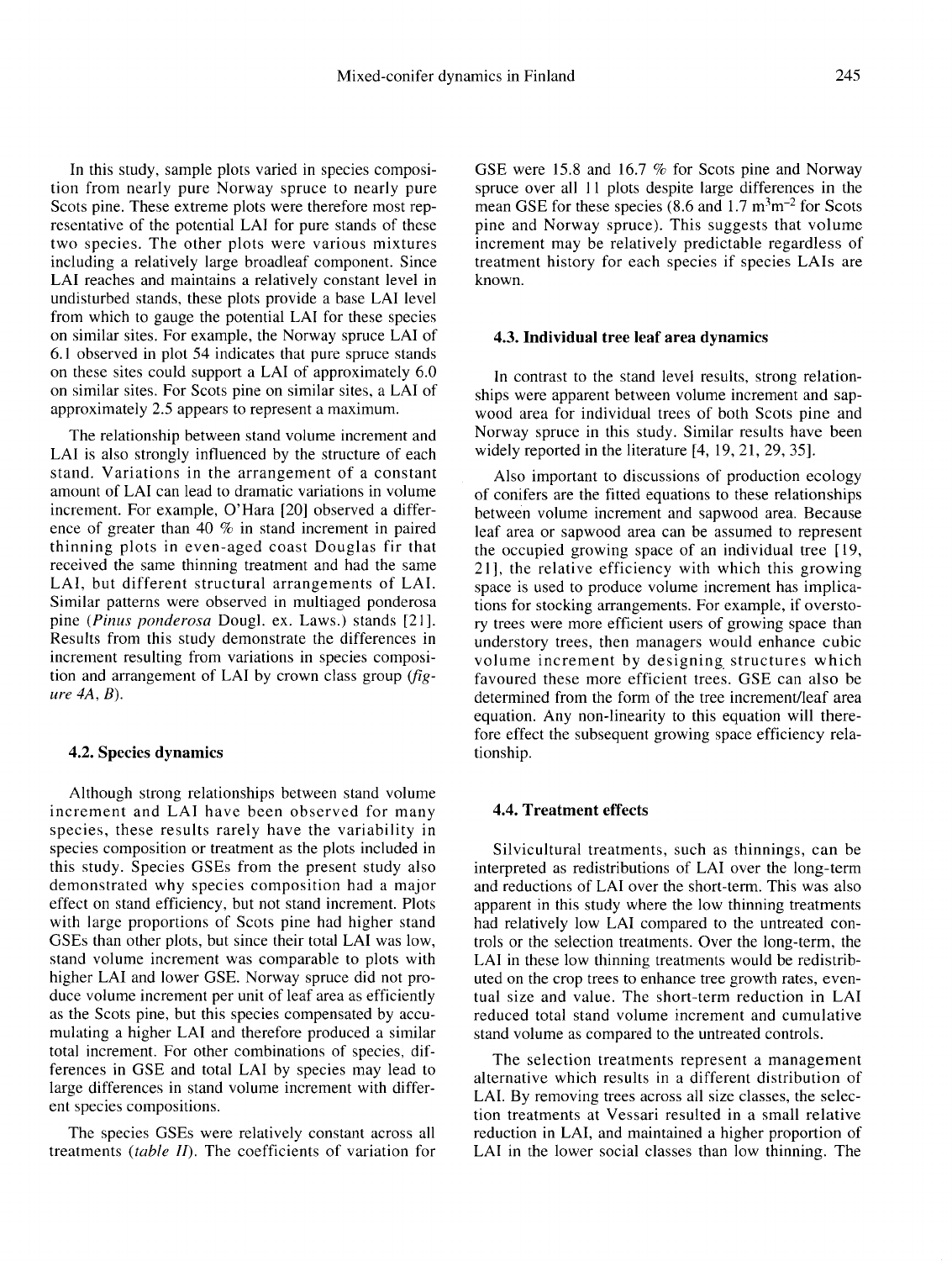greater LAI in the selection treatments explains their potential for greater short-term volume increment than the low thinnings. This may also explain the greater increment observed in all-sized stands as compared to even-sized stands in Finland [10, 11, 28].

The long-term comparisons of these treatments will, of course, be of great interest. Since the lower social classes produce less volume increment per unit of sapwood area (leaf area) than the upper social classes, the structural arrangement which organizes all LAI into a single canopy stratum would theoretically maximize stand increment. However, it may be possible that LAI can only be maximized in a canopy with a diverse structure. In this case, the selection treatments may produce the greater long-term increments.

The results from this study are insufficient to base any long-term conclusions regarding the relative long-term productivity of different silvicultural treatments. Further studies that examine leaf area efficiencies in stands with a longer history of treatment, and in stands with less variation in species composition would be useful to meet these goals.

Acknowledgements: O'Hara's participation in this project as a visiting scientist at the Parkano Research Station of the Finnish Forest Research Institute was supported by a Michaux grant from the American Philosophical Society, a sabbatical leave from the University of Montana and the Finnish Forest Research Institute. The authors are indebted for the assistance provided by Jari Ilomäki and Aulikki Hamari with data collection and analysis. The assistance of Matti Maltamo with sapwood area at crown base calculations for Scots pine is also appreciated.

# **REFERENCES**

[1] Albrekson A., Aronsson A., Tomm C.O., The effect of forest fertilization on primary production and nutrient cycling in the forest ecosystem, Silva Fennica 11 (1977) 233–239.

[2] Beadle C.L., Talbot H., Jarvis P.G., Canopy structure and leaf area index in a mature Scots pine forest, Forestry 55 (1982) 105-123.

[3] Cajander A.K., Forest types and their significance, Acta Forestalia Fennica 56 (1949) 1-71.

[4] Gilmore D.W., Seymour R.S., Alternate measures of stem growth efficiency applied to Abies balsamea from four canopy positions in central Maine, USA, For. Ecol. Manage. 84 (1996) 209-218.

[5] Gustavsen H.G., Talousmetsien kasvupaikkaluokittelu valtapituuden avulla. Summary: Site index curves for conifer stands in Finland, Folia Forestalia 454 (1980) 1-31.

[6] Johansson T., Irradiance within canopies of young trees of European aspen (Populus tremula L.) and European birch (Betula pubescens Ehrh.) in stands of different spacings, For. Ecol. Manage. 28 (1989) 217-236.

[7] Johansson T., Estimation of canopy density and irradiance in 20- to 40-year-old birch stands (Betula pubescens Ehrh. and Betula pendula Roth), Trees 10(4) (1996) 223-230.

[8] Laasasenaho J., Taper curve and volume functions for pine, spruce and birch, Communicationes Instituti Forestalis Fenniae 108, 1982.

[9] Lähde E., Luontaisen kuusivaltaisen taimikon kehitys lehtomaisella kankaalla. Summary: Development of Picea abies-dominated naturally established sapling stand, Folia Forestalia 793, 1992.

[10] Lähde E., Laiho O., Norokorpi Y., Saksa T., Structure and yield of all-sized an even-sized conifer-dominated stands on fertile sites, Ann. Sci. For. 51 (1994) 97-109.

[11] Lähde E., Laiho O., Norokorpi Y., Saksa T., Structure and yield of all-sized and even-sized Scots pine dominated stands, Ann. Sci. For. 51 (1994) 111-120

[12] Long J.N., Smith F.W., Relation between size and density in developing stands: A description and possible mechanisms, For. Ecol. Manage. 7 (1984) 191-206.

[13] Mäkelä A., Virtanen K., Nikinmaa E., The effects of ring width, stem position, and stand density on the relationship between foliage biomass and sapwood area in Scots pine (Pinus sylvestris), Can. J. For. Res. 25 (1995) 970-977.

[14] Margolis H., Oren R., Whitehead D., Kaufmann M.R., Leaf area dynamics of conifer forests, in: Smith W.K., Hinckley T.M. (Eds.), Ecophysiology of Coniferous Forests, Academic Press, San Diego, CA, 1995, pp. 181-224.

[15] Mencuccini M., Grace J., Climate influences the leaf area/sapwood area ratio of Scots pine, Tree Phys. 15 (1995)  $1 - 10.$ 

[16] Möller C.M., The effect of thinning, age, and site on foliage, increment, and loss of dry matter, J. For. 45 (1947) 393-404.

[17] Nihlgård B., Plant biomass, primary production and distribution of chemical elements in a beech and a planted spruce forest in southern Sweden, Oikos 23 (1972) 69-81.

[18] Nygren M., Kellomäki S., Effect of shading on leaf structure and photosynthesis in young birches, Betula pendula Roth. and B. pubescens Ehrh., For. Ecol. Manage. 7 (1983) 119-132.

[19] O'Hara K.L., Stand structure and growing space efficiency following thinning in an even-aged Douglas fir stand, Can. J. For. Res. 18 (1988) 859-866.

[20] O'Hara K.L., Stand growth efficiency in a Douglas fir thinning trial, Forestry 62 (1989) 409-418.

[21] O'Hara K.L., Dynamics and stocking relationships of multi-aged ponderosa pine stands, For. Sci. 42(4), Monograph 33, 1996.

[22] O'Hara K.L., Valappil N.I., Sapwood/Leaf area prediction equations for multi-aged ponderosa pine stands in western Montana and central Oregon, Can. J. For. Res. 25 (1995) 1553-1557.